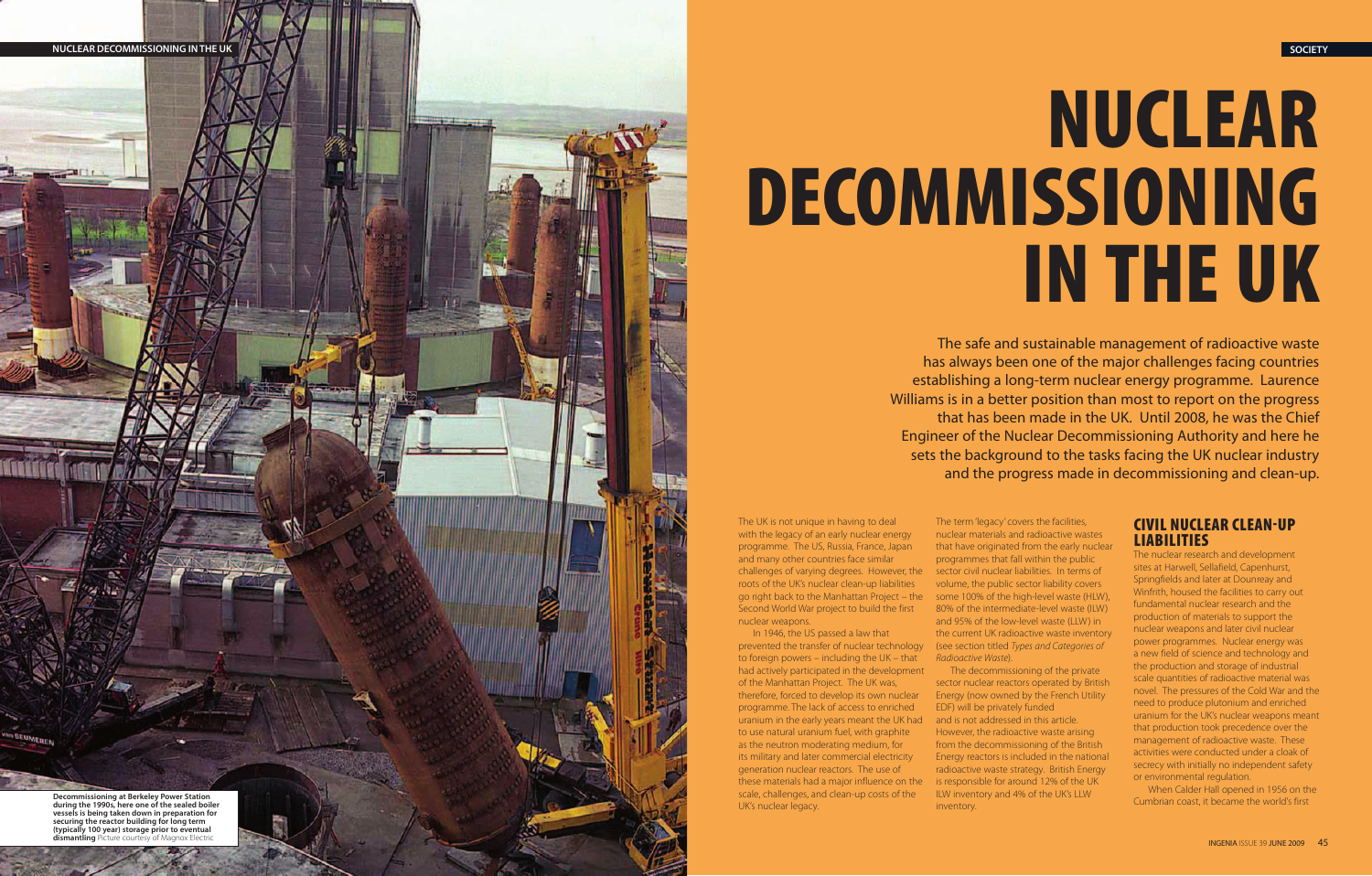waste management and decommissioning programme for a site in the UK.

The power stations at Berkeley and Hunterston A were the first to close down. At Berkeley, once the fuel had been removed, the boilers and ducting were disconnected from the reactor pressure vessel, the machinery at the top of the reactor was removed, the roof was lowered and a weather-tight cladding was erected. This enabled the reactors to be put in a safe storage condition pending final dismantling. The ancillary buildings such as the turbine hall were removed and the area landscaped.

# **CREATION OF THE NDA**

By the end of the 1990s, the lack of progress in the management of radioactive waste and decommissioning was causing concern to the nuclear safety and environment regulators and action was needed to provide a comprehensive solution.

The lack of a coordinated national approach to radioactive waste management and decommissioning meant that the cost of decommissioning and clean-up could not be defined. In April 2005, the UK Government established the Nuclear Decommissioning Authority (NDA) as the national body to coordinate the management of decommissioning and the associated management of radioactive waste.

The involvement of private sector contractors at the 19 licensed nuclear sites owned by the NDA was at the heart of the Government's decommissioning strategy and, to enable this, the existing nuclear industry had to be reorganised .

### **ESTIMATING COSTS**

Uncertainty surrounding the cost of the nuclear decommissioning and clean-up programme was one of the main reasons for setting up the NDA. To address this issue the NDA adopted the US approach of Life Cycle Baselines (LCBL) to help quantify the costs and required the site licence companies to produce an LCBL for each site. The LCBL defines the scope of work to be done, the schedule and the cost.

Assumptions had to be made regarding radioactive waste disposal timescales and final state of each site. The 2005 LCBL estimate gave the discounted cost of decommissioning and clean-up as £30.6 billion. This increased to £37billion in 2006-07 and the NDA's latest estimate, which includes the discounted cost for the deep

nuclear power station. As the UK embarked on a major nuclear power programme for electricity production in the late 1950s, it used the Calder Hall design as the basis of the 'Magnox' reactors – the name coming from the magnesium alloy casing surrounding the metallic uranium fuel rod. Between 1953 and 1971, the UK constructed 26 nuclear power reactors of the Magnox type ranging in size from 60MWe to 500MWe.

In total, the UK constructed 41 nuclear power reactors, producing at their peak around one third of the country's electricity needs. The UK also constructed many research reactors, fuel production and prototype reprocessing facilities at its atomic energy research sites at Harwell, Winfrith and Dounreay.

> Low-level waste (LLW) has a much lower potential hazard than other categories. It still contains some radioactive material and is therefore not acceptable for disposal as ordinary refuse. It usually consists of contaminated equipment and protective clothing from facilities that handle nuclear material, or contaminated materials such as concrete rubble.

> Intermediate-level waste (ILW) arises mainly from the reprocessing of spent fuel and from general operations and maintenance at nuclear sites, and can include metal items such as fuel cladding and reactor components, as well as sludge from the treatment of radioactive liquid effluents.

Magnox fuel required reprocessing to recover the plutonium and uranium for reuse. The initial nuclear fuel reprocessing facilities at Sellafield were replaced with larger facilities to deal with the increasing demands from both military and civil programmes. All the facilities associated with this early programme have been decommissioned, shut down or will cease operations in the next decade (see section titled The UK Nuclear Legacy).

#### **RADIOACTIVE WASTE MANAGEMENT**

In the early days of the programme, the management of radioactive waste was not given the same priority as production and fell short of what would be expected today. The ability to retrieve waste was not considered of vital importance, nor was the process of creating 'passively safe' storage, whereby no active mechanical or electrical systems are needed to maintain the waste in a safe condition.

For low-level waste (LLW), the management option was for disposal at the National LLW Disposal facility near the village of Drigg in West Cumbria. However, in the early years there was no end solution for intermediate-level waste (ILW) or highlevel waste (HLW) and these were initially stored in an untreated form in facilities at Sellafield and elsewhere. The Flowers Report in 1976 recommended geological disposal for radioactive waste. The policy for HLW was surface storage for 50 years to allow the heat generation rate to drop to levels that would allow underground disposal. Safety problems associated with the storage of untreated wastes and the deteriorating

condition of the storage facilities caused the Nuclear Installations Inspectorate to demand that some wastes be put in a passively safe state.

The date for an ILW disposal facility continued to slip and the decision in early 1997 to refuse planning permission for a facility near Sellafield to determine the suitability of the site for deep geological disposal meant that the disposal of ILW was no longer a realistic option for the near-term management of radioactive waste. Post 1997, the emphasis changed and greater priority was given to the need to recover all untreated waste and put it in a passively safe state in properly engineered stores.

### **EARLY DECOMMISSIONING**

British Nuclear Fuels, the state-owned company set up in 1970 to manage the UK's civil nuclear fuel cycle activities, embarked on a major decommissioning and radioactive waste management programme in the 1980s. It decommissioned the gaseous diffusion plant at Capenhurst; at Sellafield new waste treatment processes were developed to encase various wastes in

### **TYPES AND CATEGORIES OF RADIOACTIVE WASTE**

High-level (or heat-generating) waste (HLW) is waste in which the temperature may rise significantly as a result of its radioactivity. This factor has to be taken into account in the design of storage or disposal facilities. In the UK, HLW results from the concentration of the highly radioactive fission products that are separated from uranium during the reprocessing of spent nuclear fuel.



The start of the UK's nuclear power programme: HM the Queen opens Calder Hall Reactor 1, the world's geological disposal facility, is £44.1 billion.<br>first nuclear power station, in 1956 Image supplied courtesy of NDA

cement in robust stainless steel drums that could be safely stored and easily retrieved.

New plants were constructed to convert the liquid fission product wastes into glass and store them in passively safe conditions. Facilities were designed and constructed to remove radioactive wastes from the liquids discharged into the Irish Sea with the wastes encased in cement and stored. Work started on the retrieval of radioactive waste cladding from the reprocessing of Magnox fuel from the large silos at Sellafield and decommissioning of the first reprocessing plant commenced along with other early research and development facilities.

Decommissioning and clean-up became the focus at United Kingdom Atomic Energy Authority (UKAEA) sites in the 1990s. At Windscale (now part of the Sellafield site), considerable progress was made in decommissioning the prototype advanced gas-cooled reactor. Progress was also made on decommissioning various research reactors and associated laboratory facilities at other UKAEA sites. Following a major safety audit at Dounreay in 1998, the UKAEA produced the Dounreay Site Restoration Plan which was the first integrated radioactive

#### **NUCLEAR DECOMMISSIONING IN THE UK SOCIETY**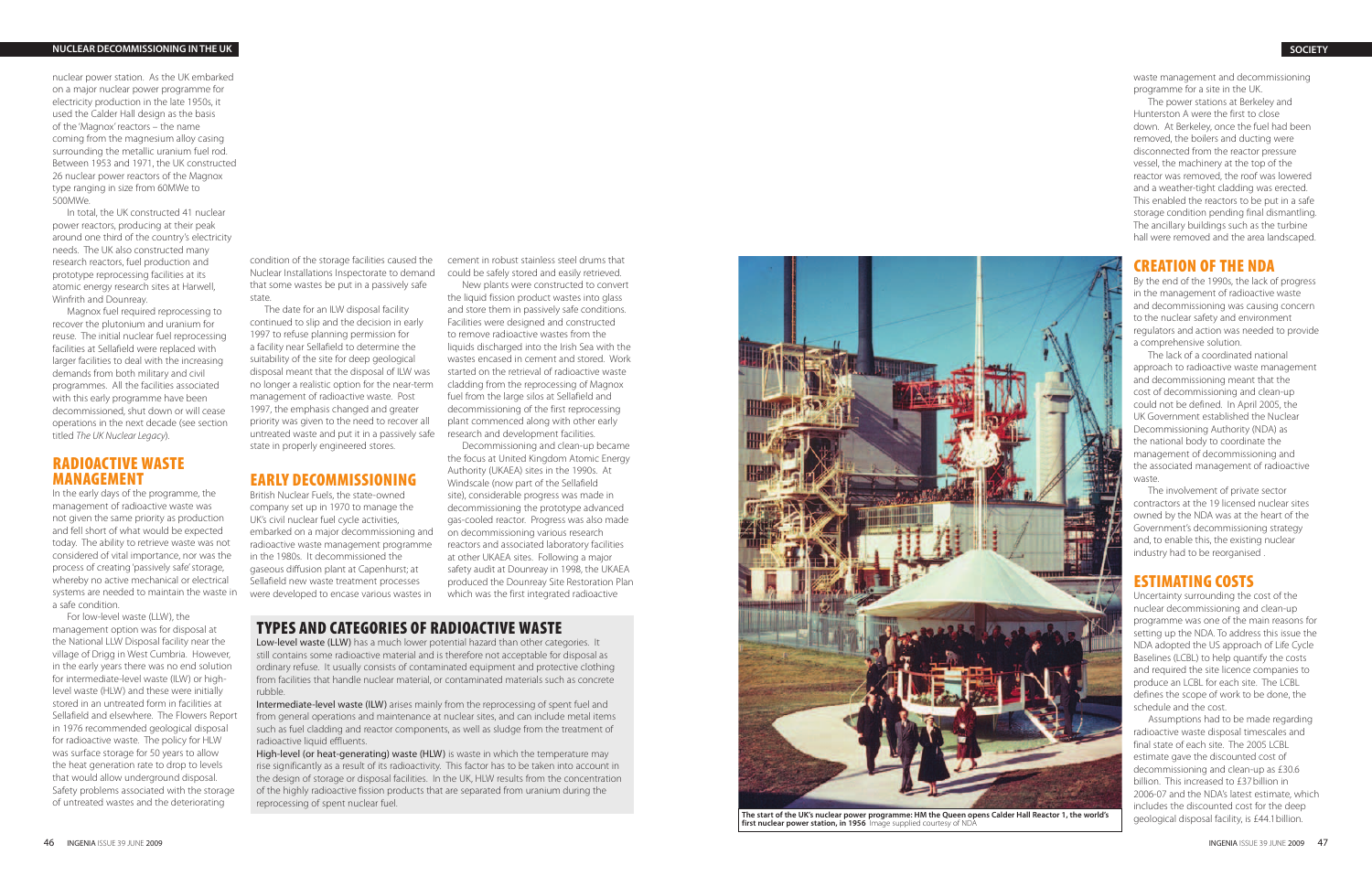## **RADIOACTIVE WASTE STORAGE PRINCIPLES**



Radioactive waste pending disposal is currently stored in a variety of forms and facilities. Much of the waste is stored in an untreated form but the aim is to eventually store all waste in a passively safe state and in a form that can be easily retrieved by future generations when disposal facilities are available.

LLW is currently placed in steel ISO containers and on arrival at the disposal site the containers are filled with cement grout to provide long term structural stability in the disposal vaults.

The preferred solution for ILW is to encapsulate the waste in a cement matrix contained in robust, high quality stainless steel drums. The sealed drums provide long-term containment for the waste and are placed in specially engineered stores using remotely operated handling machinery. These stores provide highintegrity protection for the safety of the workers and the public.

HLW resulting from heat generating fission products is stored in liquid form in stainless steel tanks protected by massive concrete structures that provide biological shielding from the intense gamma radiation. To put these wastes into a passively safe state, the liquors are dried using a calcining process and the solid fission products are then mixed in

molten glass. The molten glass mixture is poured into robust stainless steel canisters and sealed when the glass has solidified. The canisters are placed in a long-term store that has been engineered to allow natural convection cooling.

The current solution for interim storage of radioactive materials in the cores of the Magnox reactors is to adopt the 'Safestore' strategy. Stage 1 of the strategy is the removal of fuel followed by a care and maintenance preparation period where mobile wastes are conditioned ready for interim storage, redundant facilities are removed and remaining buildings, including the reactor buildings, are put in a suitable state. This stage removes some 99% of the radioactivity from the reactor.

Stage 2 of the strategy is to construct an intruder- and weather-proof structure around the reactor building to provide long term passively safe storage of the radioactive materials in the reactor core. The third stage covers the dismantling and complete removal of SafeStore buildings, the packaging of the remaining radioactive materials for direct disposal and the clean-up of the site. The timescale for the completion of the whole process will depend on many factors, including the availability of a geological repository but the aim is to provide safe storage for around 100 years.

Open air ponds were used for interim storage of nuclear fuels pending reprocessing. One pond, constructed in the early 1960s, has had a troubled history and still contains a large number of nuclear fuel rods and considerable quantities of radioactive sludge. The removal of fuel and sludge from this pond is being given a high priority. The current NDA programme will provide for the removal of 90% of the sludge by 2018. The 2006-07 LCBL shows all legacy wastes will be retrieved, packaged, and stored by 2040. (Continued on page 50.)

**Low-level waste in half-height ISO containers are placed in vaults at the National LLW Repository near** 

# **Drigg in West Cumbria** © Sellafied Ltd



#### **PRIORITIES**

- around 1,100m<sup>3</sup> of high-level waste; 190,000m<sup>3</sup> of intermediate-level waste and an estimated 2,970,000 m<sup>3</sup> of low-level and very low-level waste (see chart below)
- remaining several thousand tonnes of spent fuel from the Magnox power stations
- UK stockpile of separated plutonium and reprocessed and depleted uranium
- hundreds of nuclear facilities to be decommissioned and demolished
- clean-up of the ex-UKAEA sites at Harwell, Winfrith, Springfields, Windscale, and Dounreay
- clean-up of the ex-BNFL sites at Sellafield, Capenhurst, Springfields, Calder Hall (four reactors), and Chapelcross (four reactors)
- clean-up of the 18 reactors at the Magnox power station sites at Bradwell, Berkeley, Dungeness A, Sizewell A, Hinkley Point A, Trawsfynydd, Hunterson A, Oldbury, and Wylfa.

#### VOLUME OF NUCLEAR WASTE IN THE UK AT 1 APRIL 2007 (m<sup>3</sup>)

The type, complexity and hazard potential of the facilities at the NDA sites varies enormously and, as the NDA does not have an unlimited budget, it has had to prioritise its funding. The NDA has given its highest priority to hazard reduction in order to reduce risk to both current and future generations.

The main hazards come from the radioactive wastes that are 'potentially mobile'. Potentially mobile wastes are those in the form of liquids or sludge that could be dispersed into the atmosphere if their containment was lost. Waste that has been conditioned to be put it in a passively safe state via encapsulation in glass or cement is not easily dispersible and hence not considered as potentially mobile. The latest NDA data shows that around 22% of waste by volume and 93% by activity is currently in a potentially mobile form.

However, not all the hazards are at Sellafield. Priority is also being given to defuelling the shut down Magnox reactors as this removes over 99% of their radioactive inventory. At Dounreay, there are also potential hazards resulting from radioactive waste arising from the fast reactor reprocessing facilities and from the liquid metal coolants.

# **HAZARD REDUCTION**

At Sellafield, the main hazards come from what are referred to as the 'legacy ponds and silos' and the storage of the liquid fission products in tanks. Waste in the silos is highly radioactive, non-homogeneous, and has complex chemical composition. When waste was placed in these silos there was little consideration given to how it would be retrieved.

The retrieval of these wastes from the silos presents a considerable engineering challenge. Once retrieved, the waste will be immobilised in cement within stainless steel drums. The current NDA programme for the removal of waste from these silos is under review but the 2006-07 LCBL indicated that retrieval would be complete around 2027.

# **THE UK NUCLEAR LEGACY**

The UK Nuclear Legacy (which falls under the responsibility of the public sector civil nuclear liabilities and managed by the NDA) includes:

| Site owner             | <b>HLW</b> | <b>ILW</b> | <b>LLW</b> | <b>Total</b> |
|------------------------|------------|------------|------------|--------------|
| <b>NDA</b>             | 1,090      | 190,000    | 2,970,000  | 3,160,000    |
| Ministry of<br>Defence | $\Omega$   | 12,400     | 63,400     | 75,800       |
| <b>British Energy</b>  |            | 28,900     | 123,000    | 152,000      |
| Others                 | $\Omega$   | 4,700      | 33,600     | 42,200       |
| Total                  | 1,090      | 236,000    | 3,190,000  | 3,430,000    |

**from** *The 2007 UK Radioactive Waste Inventory Main Report* **published by the Nuclear Decommissioning Authority (2008)**



**Intermediate level waste is encapsulated in cement in robust stainless steel containers, for long term storage pending disposal. This cutaway shows simulated conditioned ILW in a stainless steel container** courtesy Sellafied Ltd